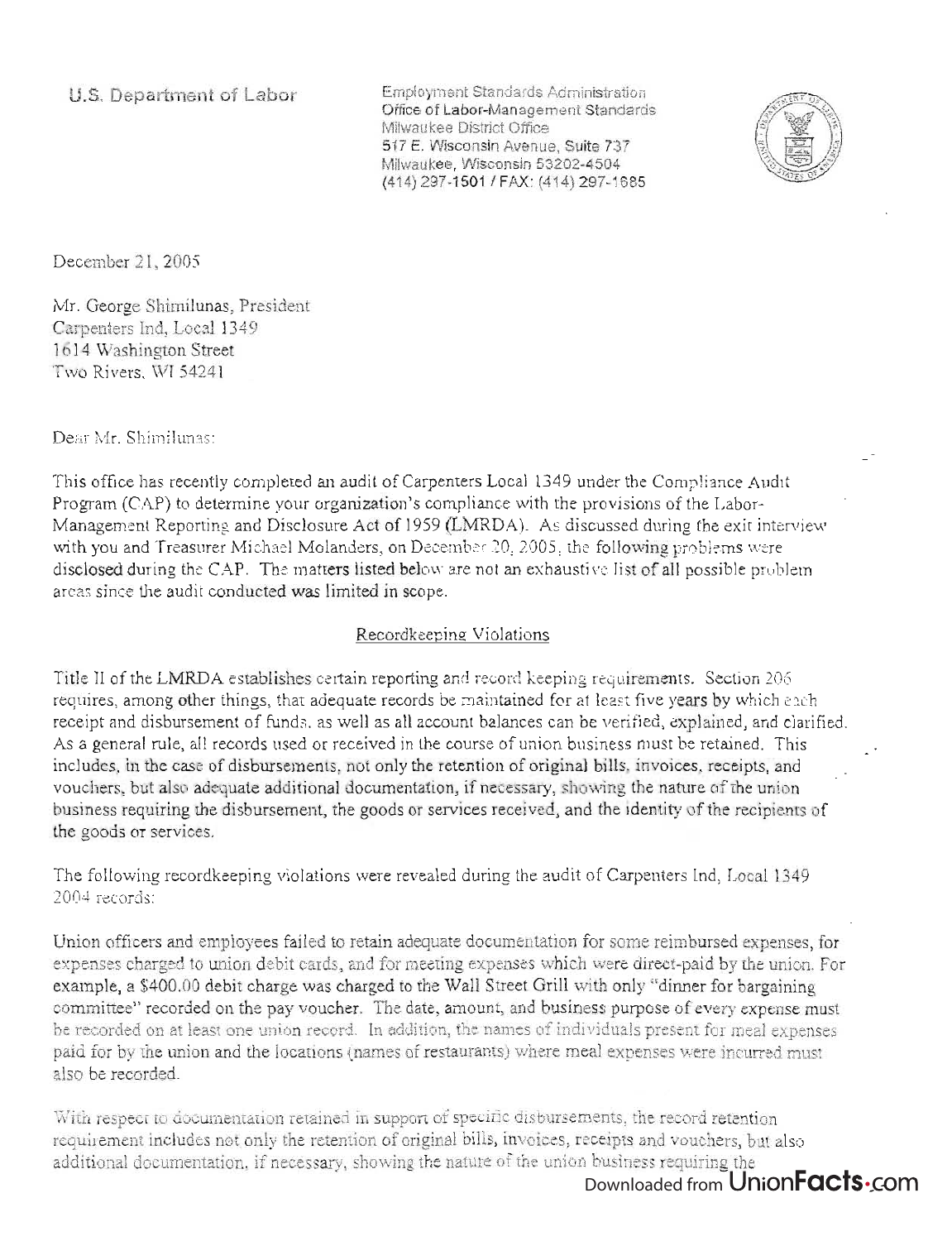Carpenters Ind, Local 1349 December 21 , 2005 Page 2 of 3

disbursement, the goods or services received, and all the recipients of the goods or services. In most instances, this documentation requirement can be most easily satisfied with a sufficiently descriptive receipt. If a receipt is not sufficiently descriptive, a note can be written on it providing the additional information.

## Reporting: Violations

The CAP disclosed a violation of LMRDA section 201(b), because the Labor Organization Annual Report (Form LM-2) filed by Carpenters Ind, Local 1349 for fiscal year ending December 31, 2004 was deficient in the following areas:

1. Bonding

Item 20 (What is the maximum amount recoverable under your organization's fidelity bond ... ) was not properly completed. Local 1349 reported that the total amount recoverable is \$10,000. According to the Fidelity and Deposit Company of Maryland bond certificate, the total amount recoverable is \$50,000.

### 2. All Officers and Disbursements to Officers

Item 24 was not properly completed in that the names of some officers who held office during the year were not reported in item 24 with the total amount of payments to or for them. The names of all persons who held office during the year must be reported in item 24 regardless of whether or not they received any payments from the union .

#### 3. Payments to Officers

Local 1349 failed to include some reimbursements to officers in the amounts reported in Item 24 (All Officers and Disbursements to Officers). For example, Treasurer Molanders received monthly reimbursements for computer rental; however, those amounts do not appear to be included in the amount reported in Column E (Allowances and Other Disbursements) of Item 24. The reimbursements to Mr. Molanders appear to have been erroneously included in the amounts reported in Item 48 (Office and Administrative Expenses) and/or Item 54 (Other Disbursements). .

All direct disbursements to your union's officers and some indirect disbursements made by your organization on behalf of its officers must be included in the amounts reported in Item 24. A "direct disbursement" to an officer is a payment made by your organization to an officer in the form of cash, property, goods, services, or other things of value. An "indirect disbursement" to an officer is a payment made by your organization to another party (including credit card companies) for cash, property, goods, services, or other things of value received by or on behalf of an officer.